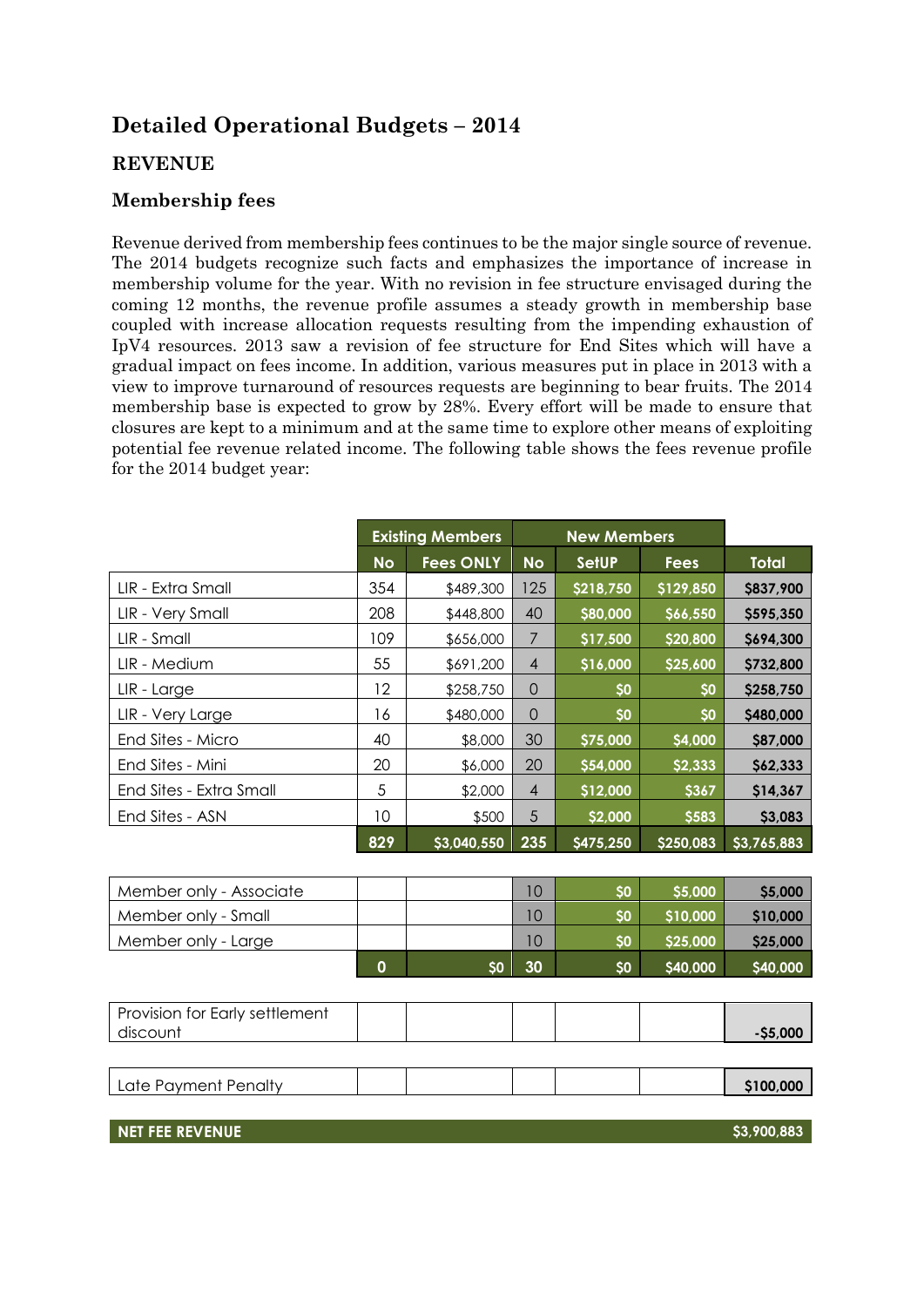To be consistent with previous years' budgets assumptions, the Fees Revenue budget takes cognizance of the trend experienced in the past few years and takes into account the various improvements which have been implemented since last year. A net growth of 28% (of billable members) for the year 2014 is viewed as conservative and achievable. Once again, the Extra Small category is expected to benefit from this growth. It is also anticipated that there will be an increase in members requesting additional resources. However, the impact on Revenue will only be recognised in 2015, unless a change in approach is adopted. A similar pattern has been applied when estimating the entry point of new members as follows:

| Quarter 1 | $-40%$ | Quarter 2 | $-30%$ |
|-----------|--------|-----------|--------|
| Quarter 3 | $-20%$ | Quarter 4 | $-10%$ |

The 2014 budget assumes the full implementation of the new category – Associate Members. US\$ 40 000 is expected to be derived from this new category.

Included in the Fees Revenue is an amount of US\$ 100 000 representing Late Payment Penalty which will be charged to members who pays their fees after the due date; 31 January. Communications have already been sent to that effect and from last years' experience this charge has proven to be both effective in accelerating collections.

## **Other Revenues**

Includes all other income generated which are not fees or fees related. The following is the makeup of income which have been classified as Other:

| <b>OTHER REVENUE</b>             |           |
|----------------------------------|-----------|
| Events Related sponsorships:     |           |
| <b>AFRINIC Internet Summit</b>   | \$50,000  |
| <b>AFRINIC 21</b>                | \$70,000  |
| Projects Related sponsorships:   |           |
| IPv6                             | \$10,000  |
| Training - Recovery              | \$80,000  |
| Other:                           |           |
| OIF - frais de Gestions          | \$15,000  |
|                                  | \$225,000 |
|                                  |           |
| <b>Bank Interests Receivable</b> | \$30,000  |
|                                  |           |
| <b>TOTAL OTHER REVENUE</b>       | \$255,000 |

They represent sponsorships/grants from regional partners supporting our events and projects through financial support. There will be an increasing effort to maximise on this form of partnership as it is a way of fostering community engagement and participation in AFRINIC activities and mission.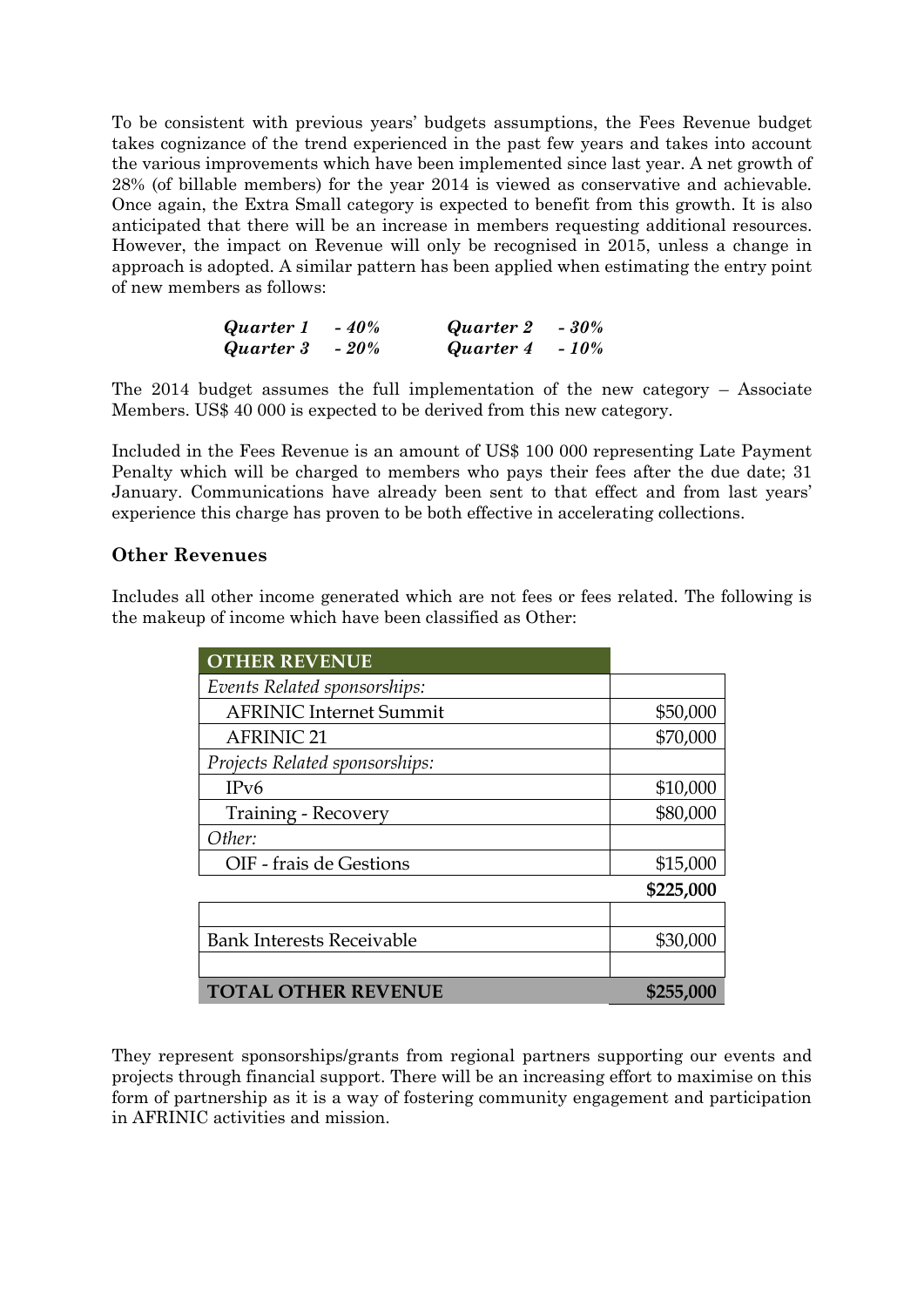## **EXPENDITURES**

#### **Operating Expenditure:**

The 2014 Operating costs budgets have been constructed around the various activity plans as set up by individual operating units with the main focus on service excellence. The guiding force is centred around the completion of various projects which was started in 2013 with a view to improve on services level to members. The following table shows an itemised breakdown of the 2014 expenditure budgets together with comparatives:

|                                       |                        |                        |      | <b>BUDGETS 2014 vs</b>    |
|---------------------------------------|------------------------|------------------------|------|---------------------------|
|                                       | 2014<br><b>BUDGETS</b> | 2013<br><b>BUDGETS</b> | 2013 | Forecasted<br>Performance |
| Administrative expenses               | US\$                   | US\$                   | %    | %                         |
| <b>HR</b>                             | \$2,442,772            | \$2,204,391            | 11%  | 31%                       |
| <b>Telephone &amp; Communications</b> | \$61,864               | \$49,897               | 24%  | 70%                       |
| Computer expenses                     | \$19,217               | \$3,333                | 477% | 2802%                     |
| <b>Office Expenses</b>                | \$248,812              | \$222,159              | 12%  | 5%                        |
| Motor vehicle expenses                | \$4,300                | \$3,000                | 43%  | $-15%$                    |
| <b>Insurance</b>                      | \$11,600               | \$10,200               | 14%  | 84%                       |
| Printing, postage & stationery        | \$15,003               | \$9,245                | 62%  | 9%                        |
| <b>Bank charges</b>                   | \$25,000               | \$23,333               | 7%   | $-21%$                    |
| <b>Professional Fees</b>              | \$15,720               | \$13,867               | 13%  | 42%                       |
| Depreciation                          | \$215,000              | \$161,520              | 33%  | 33%                       |
| <b>Consultancy Fees</b>               | \$63,767               | \$61,567               | 4%   | 2%                        |
|                                       |                        |                        |      |                           |
| <b>Total Administrative expenses</b>  | \$3,123,056            | \$2,762,512            | 13%  | 29%                       |

| <b>Distribution expenses</b>         | US\$        | US\$        | %      | %      |
|--------------------------------------|-------------|-------------|--------|--------|
| Marketing & Comms expenses           | \$35,918    | \$38,408    | $-6%$  | 80%    |
| <b>Bad debts</b>                     | \$20,000    | \$20,000    | 0%     | $-57%$ |
| Meeting expenses                     | \$190,000   | \$190,800   | 0%     | 90%    |
| <b>Members Training</b>              | \$100,000   | \$105,000   | $-5%$  | 67%    |
| <b>Travelling expenses</b>           | \$410,000   | \$345,000   | 19%    | 12%    |
| Research & Development               | \$50,000    | \$32,000    | 56%    |        |
| Entertainment                        | \$0         | \$3,333     |        |        |
| IpV6 outreach Program                | \$25,000    | \$0         |        |        |
| Contribution                         | \$98,000    | \$97,500    | 1%     | $-10%$ |
| <b>Remote Sites Operations Costs</b> | \$2,340     | \$6,750     | $-65%$ | 1%     |
| <b>Total Distribution expenses</b>   | \$931,258   | \$838,791   | 11%    | 33%    |
|                                      |             |             |        |        |
| <b>Total Operating expenses</b>      | \$4,054,314 | \$3,601,303 | 13%    | 29%    |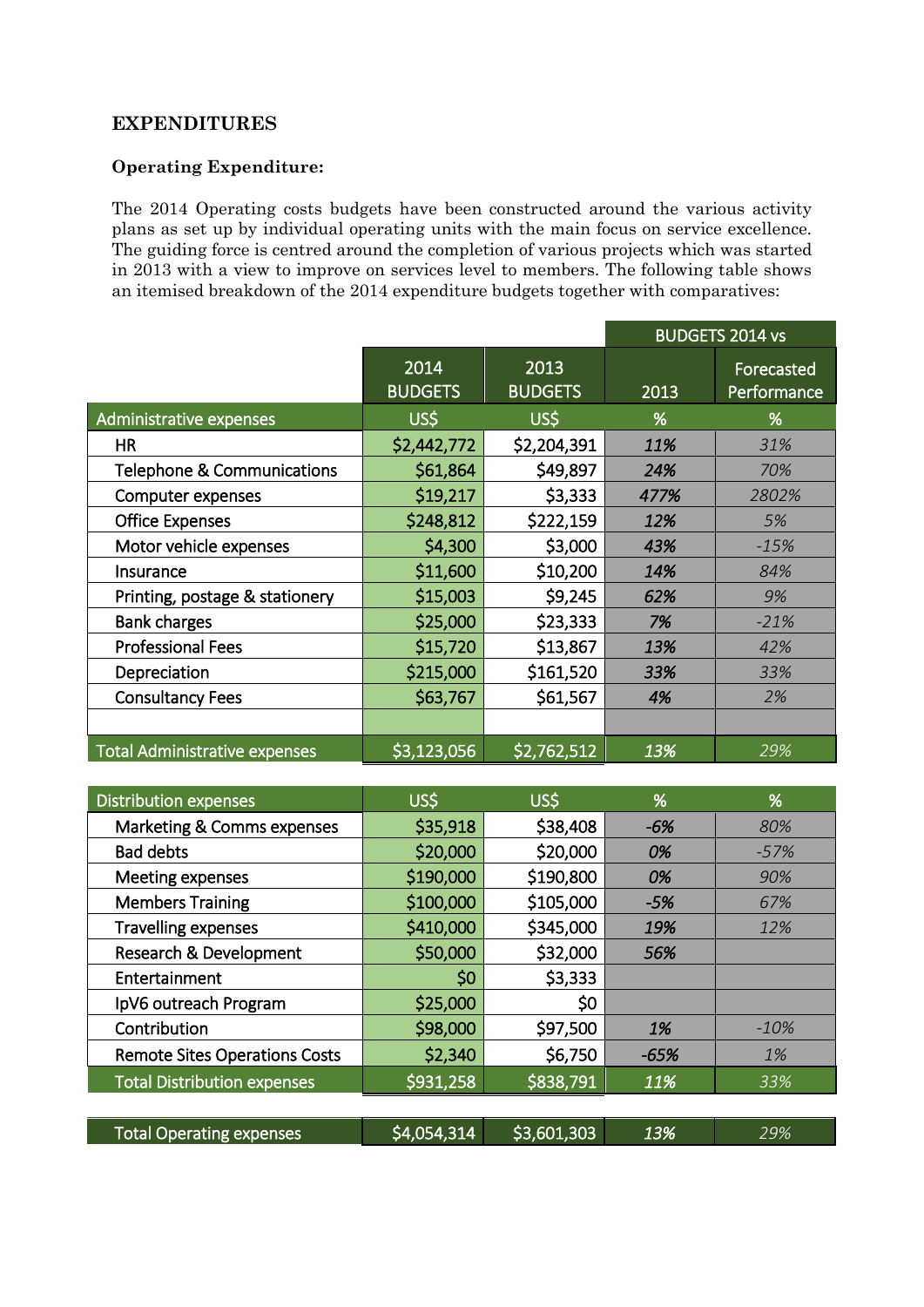# **COMMENTS ON OPERATING COSTS BUDGETS**

The 2014 operating costs budget was prepared along a very conservative line with all costs being kept to a minimum. The 2012 operating results having recorded a deficit, the year 2013 was focussed on realigning the bottom line back to a positive number. The spirit behind the 2014 budgets is reposition AFRINIC on track with regards to its future results and continue with the reserves build up. Total operating expenses is expected to be 13% more than the 2013 budgets. Major area of increase are staff costs (11%), Depreciation (33%) and Travel (19%). Staff costs is set to grow marginally by 11% with more emphasis on staff training and development. The ongoing investment in infrastructure refresh will be reflected in the increased depreciation line. AFRINIC assumes the responsibility of the chairmanship of the NRO for the year 2014. Inevitably, the responsibility comes with a fair amount of presence and participation at international Forum which will impact the 2014 Travel budget. In addition, a new line item has been introduced to cover Research & Development of new initiatives. The IpV6 outreach program is also being accelerated and is reflected in the costs. It is to be noted that LIR Training will take a different approach in 2014. It is expected that 80% of our members Training expenses will be recovered by way of sponsorships and/or payment by participants. The Members Training costs reflected under the operating expenses is the total amount and the 80% recovery has been treated as other Revenue as above.

## **CORE OPERATIONS COSTS**

The following table reflects the operating costs of AFRINIC core functions. A full costs absorption model has been adapted whereby operating costs of all internal service units are fully absorbed into the core functions by applying a percentage:

|                             | US\$      | $\frac{0}{0}$ |
|-----------------------------|-----------|---------------|
| <b>Registration Service</b> | 2,118,620 | 54%           |
| Community Outreach          | 67,397    | $2\%$         |
| <b>Policy Development</b>   | 373,913   | 9%            |
| Training                    | 474,347   | 12%           |
| IpV6 Outreach               | 395,600   | 10%           |
| Administration              | 514,434   | 13%           |
|                             | 3,944,312 | 100%          |

Our core function remains, by far, our Registration and related Members Services absorbing 54% of total operating costs.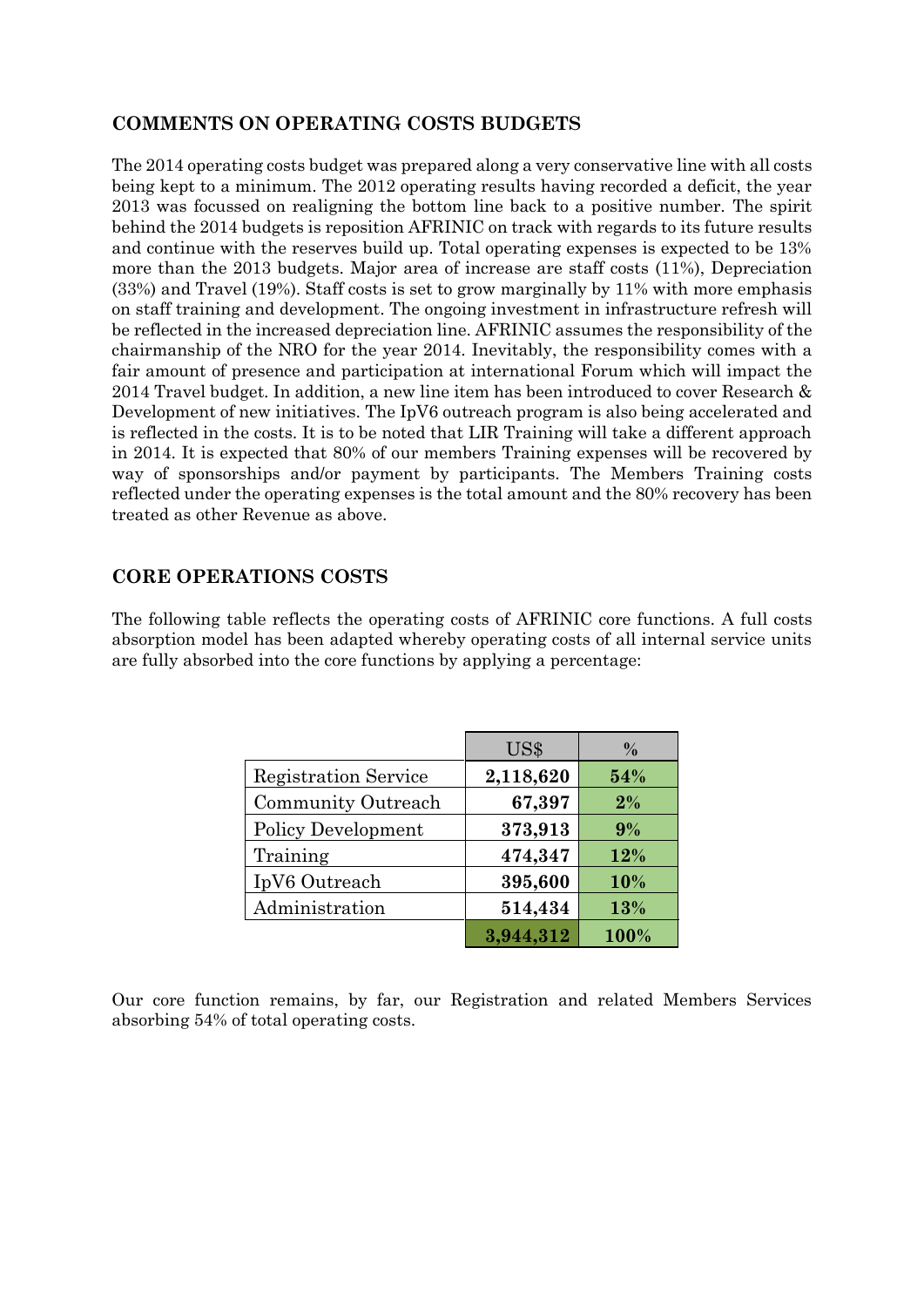#### **BUDGETED STATEMENT OF FINANCIAL POSITION AS AT 31 DECEMBER 2014**

|                                       | As at 31 December 2014 |             |  |
|---------------------------------------|------------------------|-------------|--|
|                                       | <b>Rs</b>              | US\$        |  |
| <b>ASSETS</b>                         |                        |             |  |
| <b>Non-current assets</b>             |                        |             |  |
| Plant and equipment                   | 20,057,939             | \$668,598   |  |
| Intangible assets                     | 1,773,334              | \$59,111    |  |
|                                       | 21,831,273             | \$727,709   |  |
| <b>Current assets</b>                 |                        |             |  |
| Trade receivables and other assets    | 6,215,199              | \$207,173   |  |
| Cash and cash equivalents             | 32,478,141             | \$1,082,605 |  |
|                                       | 38,693,340             | \$1,289,778 |  |
| <b>Total assets</b>                   | 60,524,613             | \$2,017,487 |  |
| <b>RESERVES AND LIABILITIES</b>       |                        |             |  |
| Revenue reserve                       | 473,611                | \$15,787    |  |
| Other reserve                         | 39,693,750             | \$1,323,125 |  |
| Net assets attributable to members    | 40,167,361             | \$1,338,912 |  |
| <b>Non current liabilities</b>        |                        |             |  |
| Finance lease obligations             | 636,412                | \$21,214    |  |
| <b>Current liabilities</b>            |                        |             |  |
| Finance lease obligations             | 253,122                | \$8,437     |  |
| Trade and other payables              | 19,467,718             | \$648,924   |  |
|                                       | 19,720,840             | \$657,361   |  |
| <b>Total reserves and liabilities</b> | 60,524,613             | \$2,017,487 |  |